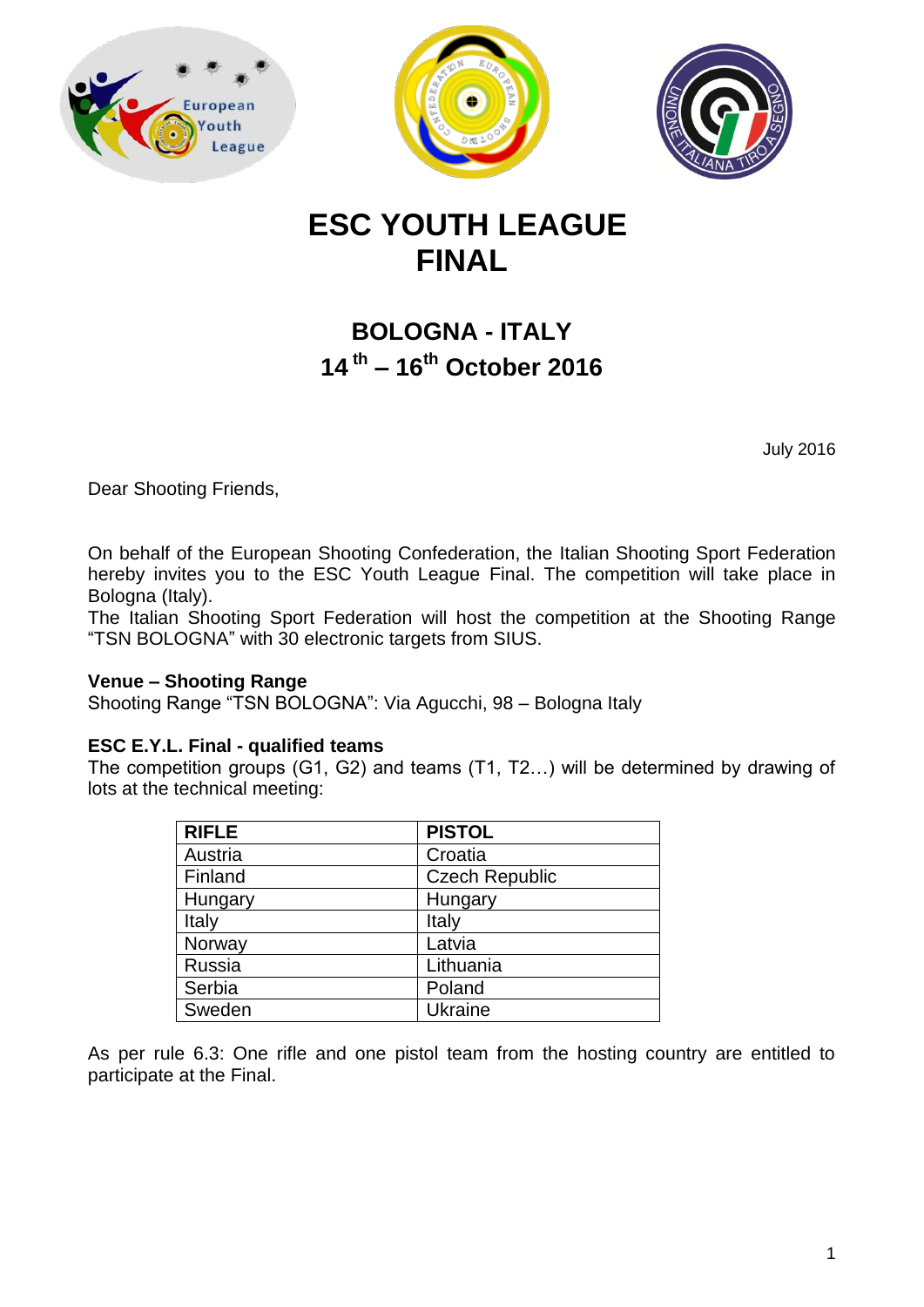





And rule 6.5: If the hosting teams are qualified per 6.2 the third and fourth best teams (pistol and rifle) will be selected (according to the rule 4.6.4) from the three (3) Regional Qualification Rounds.

## **Competition**

The competition consists of:

- 1. Qualification matches (4.2.1):
	- 15 min preparation and sighting time
	- 12 min for each 10 shots (total 40 shots)
- 2. Final matches (4.2.2):
	- 8 min preparation and sighting time
	- **Presentation**
	- 20 shots, shot by shot 50s (as per ISSF rule), after each shot the results will be announced.

Youth shooters are athletes  $14 - 18$  years old (on the  $31<sup>th</sup>$  of December 2016). The mixed team (rule 1.1.4) of each Federation consists of 3 athletes for air rifle and 3 shooters for air pistol (3 athletes from the 5 entered athletes maximum).

The ISSF ID Number is not necessary for the ESC Youth League.

The entry fee is **150** EUR for **3 to 5 athletes**.

## **Accommodation**

The Organizing Committee has arranged accommodation for all participating team in

## **Hotel NH Villanova \*\*\*\***

Via Villanova 29/8 | 40055 Villanova di Castenaso | ITALY

Price including **breakfast and dinner**:

Single room: € 85.00 per room/night Double room: € 119.00 per room/night Triple room: € 163.00 per room/night

Reservation must be done directly to the Organising Committee **not later than 12.09.2016** on the enclosed hotel form.

## **Payment**

Entry Fees must be paid in advance, **not later than 06.10.2016,** to the Organising Committee by bank transfer (euros)  $\epsilon$  150 by team, to the following bank account: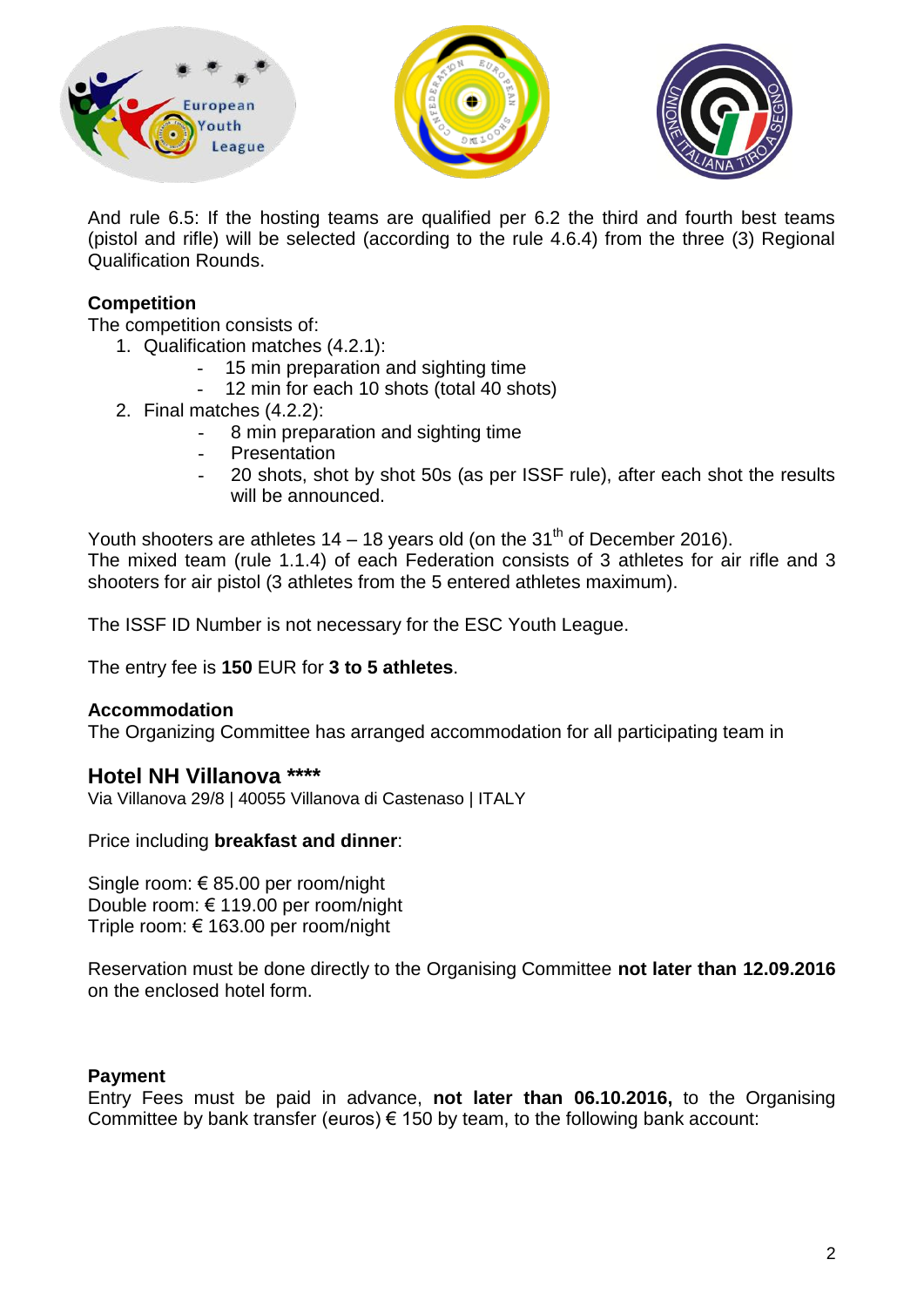





Bank: BNL – ag. CONI Swift code/BIC: BNLIITRR IBAN: IT 14B0100503309000000200612 Beneficiary: UNIONE ITALIANA TIRO A SEGNO Viale Tiziano, 70 – Roma - Italy

The accommodation will be paid directly at the hotel, by bank transfer. The hotel will send to each Federation the invoice.

## **LUNCH**

Lunch will be served at the shooting range at the price  $\epsilon$  15.00, coffee, snacks will also be available.

## **Transportation**

Please indicate by which means of transport you will arrive in Bologna.

Pick up service will be made at Bologna Airport to the shooting range and back to the airport € **40.** Transportation will be paid upon arrival to the Organising Committee in cash only (euros).

## **Visa**

Citizens of most European countries do not need entry visas for Italia. **If the visa is needed, please send in advance your request to the Organizing Committee.**

## **Police permit**

As soon as the Organizing Committee will receive the entry forms, Weapon Importation forms will be sent to the participating Federation. Take note that the importation forms must not be sent back to the Organizing Committee but presented to the border police.

## **Banquet**

The Italian Shooting Federation invites all participants to an "informal" banquet which will take place Saturday evening in hotel at 20:00.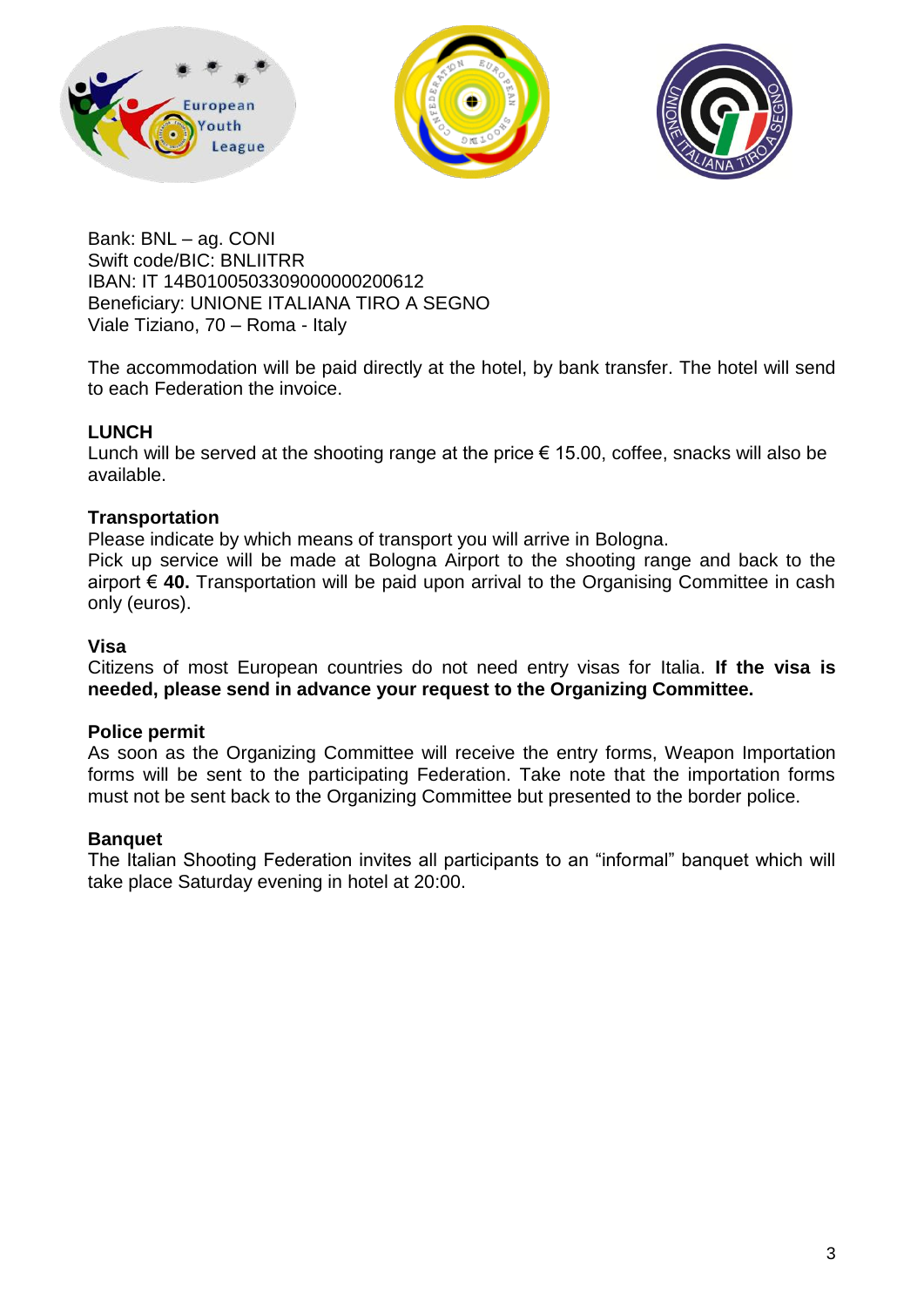





| Programme:<br>Thursday: 13 <sup>nd</sup> October 2016<br>Arrival<br>Friday: 14 <sup>rd</sup> October 2016                                                                                                                      |                                                    |                                                                                      |                                                                                        |
|--------------------------------------------------------------------------------------------------------------------------------------------------------------------------------------------------------------------------------|----------------------------------------------------|--------------------------------------------------------------------------------------|----------------------------------------------------------------------------------------|
| $-$ Equipment control 09:00 to 14:00<br>- Technical Meeting 14:00<br>Pre-Event training 09:00 to 14:30<br>$\equiv$ .<br>- Opening ceremony at 15:30<br>Competition<br>Saturday: 15 <sup>th</sup> October 2016<br>- Competition | 17:00<br>18:30<br>09:00<br>11:00<br>14:00<br>16:00 | $1-2, 3-4$<br>$1-2, 3-4$<br>$1-3, 2-4$<br>$1-3, 2-4$<br>$1-4, 2-3$<br>$1-4, 2-3$     | AR G1/AP G2<br>AR G2/AP G1<br>AR G1/AP G2<br>AR G2/AP G1<br>AR G1/AP G2<br>AR G2/AP G1 |
| <b>Banquet</b>                                                                                                                                                                                                                 | 20:00                                              |                                                                                      |                                                                                        |
| Sunday: 16 <sup>th</sup> October 2016<br>Competition                                                                                                                                                                           | 09:00<br>10:00<br>11:00<br>12:00                   | <b>Bronze Match</b><br><b>Bronze Match</b><br><b>Gold Match</b><br><b>Gold Match</b> | AP<br>AR<br>AP<br>AR                                                                   |
| Prize - Awards & Closing<br>—                                                                                                                                                                                                  | 13:30                                              |                                                                                      |                                                                                        |

ceremony

## **Ceremony**

The Opening Ceremony will be held at 3:30 pm on 14 October 2016 in the shooting range. Each delegation is required to provide its own national anthem recorded on USB key or CD, abridged preferably (40-50 seconds) and flag (1x1.5 m approx.) needed for ceremonies and prize-awards